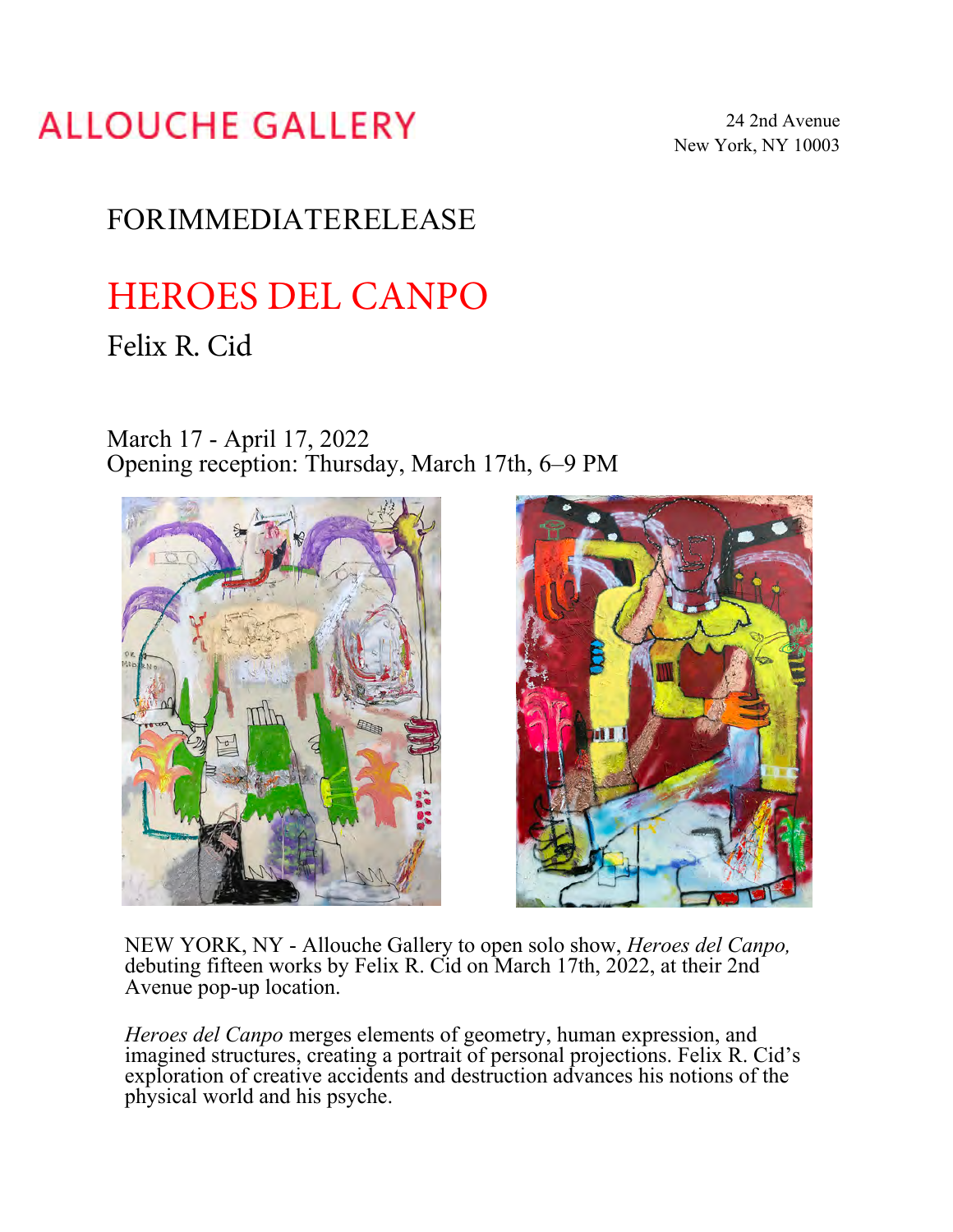



Living and working in the open Ibiza countryside, Felix's mixed media abstract paintings are a response to his modern obsession with the individual and character development.

Influenced by his training as a photographer, Felix describes his practice as, "the search for the creation of unstable bodies that represent the relationship between idea, feeling and material." Felix engages in a world that sits halfway between the physical and the psychological, with characters that reflect his own routine experiences.

For *Heroes del Canpo*, Felix is inspired by the superhero phenomenon and enhances each of his distinct heroes using natural elements found in the environment in which he works. Rocks, sand, even glitter, magnify the diversity of these heroes creating three dimensional personalities on canvas.